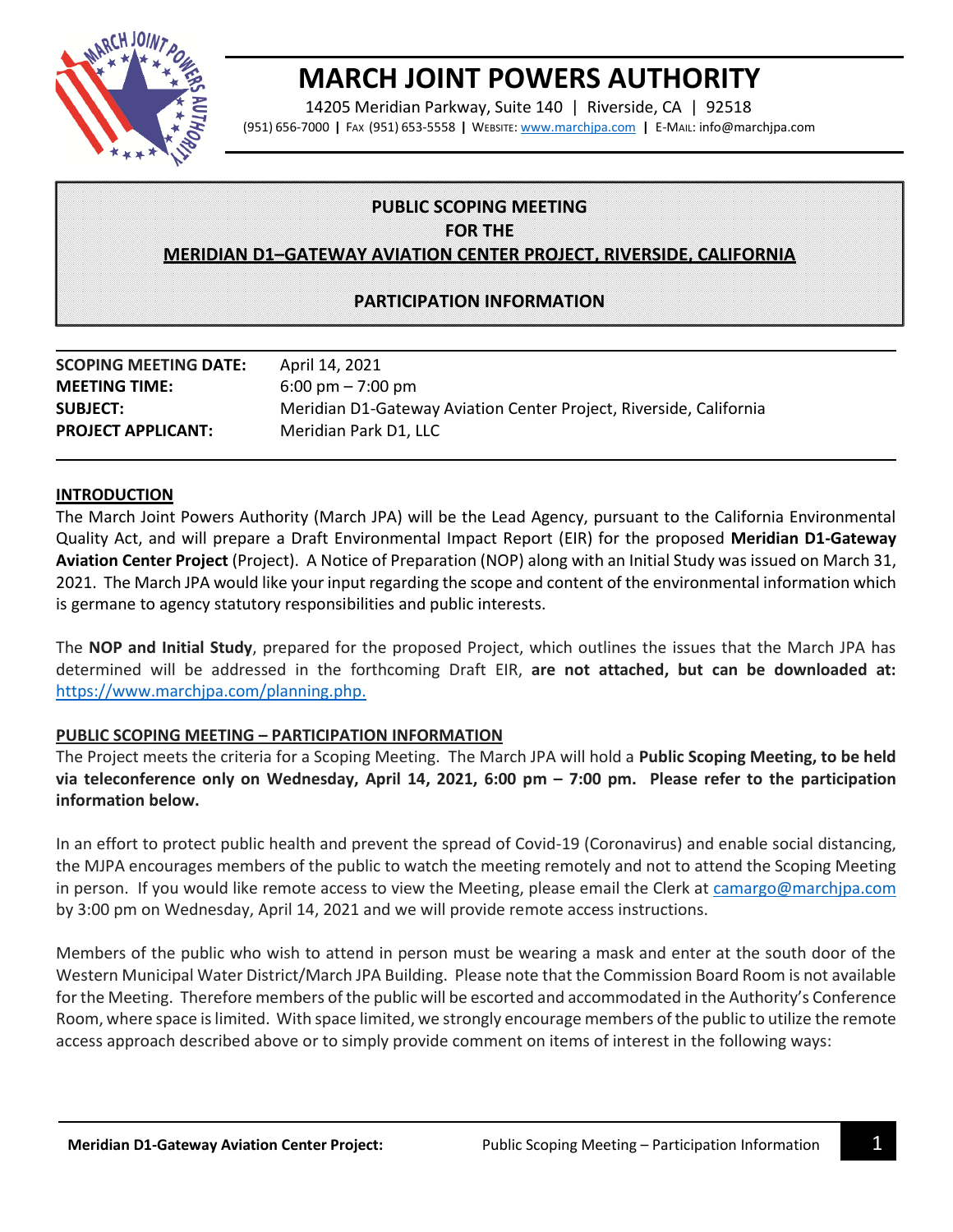- 1. Comments and contact information can be emailed to [camargo@marchjpa.com](mailto:camargo@marchjpa.com) by 3:00 pm on the day of the scheduled Scoping Meeting to be included in the written record; or
- 2. A request to speak can be emailed to [camargo@marchjpa.com](mailto:camargo@marchjpa.com) and the Clerk will place a phone call to the commenter and allow them to speak via speaker phone during the live meeting for up to three minutes.

Only one person at a time may speak by telephone and only after being recognized by the Principal Planner. Please be mindful that the teleconference will be recorded as any other meeting is recorded, and all other rules of procedure and decorum will apply when addressing the commission by teleconference finally, it is requested that any member of the public attending while on the teleconference to have his/her/their phone set on "Mute" to eliminate background noise or other interference.

**To Join the Meridian D1 – Gateway Aviation Center Public Scoping Meeting via Zoom:** <https://us02web.zoom.us/j/82094559760?pwd=a1RyYzYvNEFmSEg0VWJlYkMwVW8yQT09>

Meeting ID: 820 9455 9760 Passcode: 14205 One tap mobile (from mobile or electronic device): +1 669 900 6833 US (San Jose), +1 253 215 8782 US (Tacoma)

## **NOP REVIEW/COMMENT PERIOD**

The thirty-day, public review/comment period starts on Wednesday, March 31, 2021 and ends on Thursday, April 29, 2021. Due to the time limits mandated by State law, **your response on the NOP/Initial Study is due no later than the close of the review/comment period, 5:00 pm, Thursday, April 29, 2021**. The March JPA, however, would appreciate your response at the earliest possible date.

Please send your written comments to Jeffrey Smith, AICP, Principal Planner, at the address shown above or email [smith@marchjpa.com](mailto:smith@marchjpa.com), with "*Meridian D1-Gateway Aviation Center - Project EIR"* in the subject heading. Public agencies providing comments are asked to include a contact person for their agency. Again, the **NOP and Initial Study**, prepared for the proposed Project, which outlines the issues that the March JPA has determined will be addressed in the forthcoming Draft EIR, **are not attached, but can be downloaded at:** [https://www.marchjpa.com/planning.php.](https://www.marchjpa.com/planning.php)

Please contact Jeffrey Smith, AICP, Principal Planner, March Joint Powers Authority, at (951) 656-7000, or by email at smith@marchipa.com, should you have any questions regarding this information. If you require special accommodations during your attendance at the Scoping Meeting, please contact Carey Allen, Office Manager, March Joint Powers Authority, at (951) 656-7000, or by email at [allen@marchjpa.com,](mailto:allen@marchjpa.com) at least 24 hours in advance of the meeting time. Thank you.